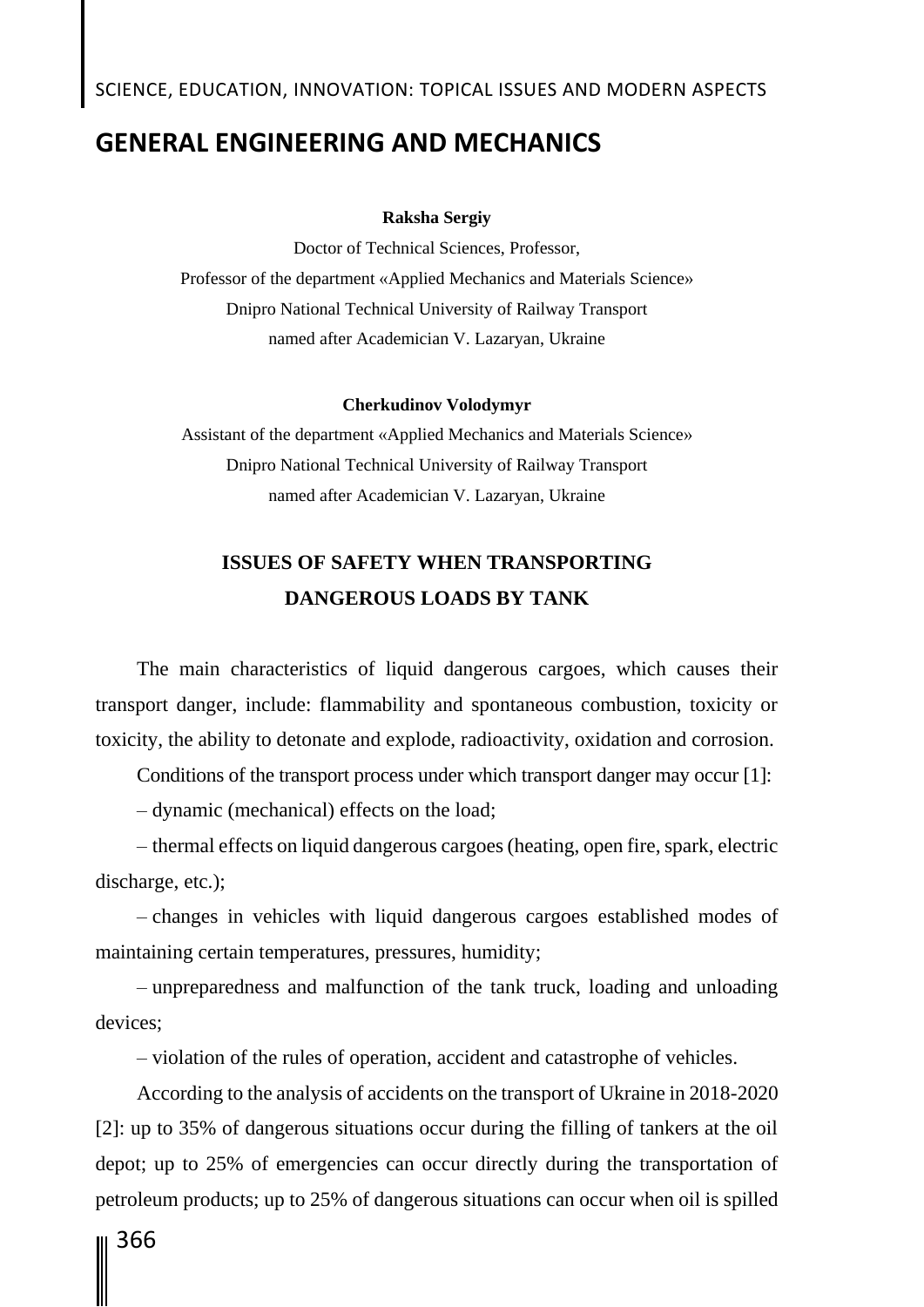at a gas station or oil depot; up to 10% of dangerous situations are recorded when driving empty tankers; there are accidents when servicing tank trucks (up to 5%).

The main criterion for the stability of the system of transportation of dangerous liquid cargoes by road is the level of product losses that occur at different stages of the system.

Depending on the causes, losses of petroleum products are divided into natural, operational and emergency, and by the nature of occurrence - into quantitative, qualitative and mixed (qualitative-quantitative). The nature of losses depends on whether they are accompanied by a decrease in the mass of the oil product or the deterioration of its physicochemical and operational properties.

The main faults of tank trucks for transportation of liquid dangerous cargoes that contribute to the quantitative loss of petroleum products are corrosion wear of structural elements (up to 60%), deformation of the geometric shape (25%) and defects of welds (15%).

According to the nature of the impact of sources of environmental pollution are divided into permanent, periodic and accidental.

The first group of sources of pollution includes large and small "breaths" of tanks; emissions from refueling and draining of petroleum products. Sources of this group pollute mainly atmospheric air in the territory.

The second group of sources of pollution includes: leakage of petroleum products during draining and filling of tank trucks.

The third group of sources of pollution includes: leaks of oil products during repair and maintenance of technological equipment; emergency leaks as a result of leaks in the hydraulic system (tanks, pipelines, hoses).

Based on this, we can identify a number of solutions for efficient and safe operation of road tankers for the transportation of dangerous goods, which require scientific justification:

– research and reduction of emissions of steam-air mixture during refueling and draining of oil and oil products from tank trucks, increasing the density of oil pipeline hoses at the joints with the filler neck of the tank;

– study of the causes of leakage of oil products during the discharge from tank